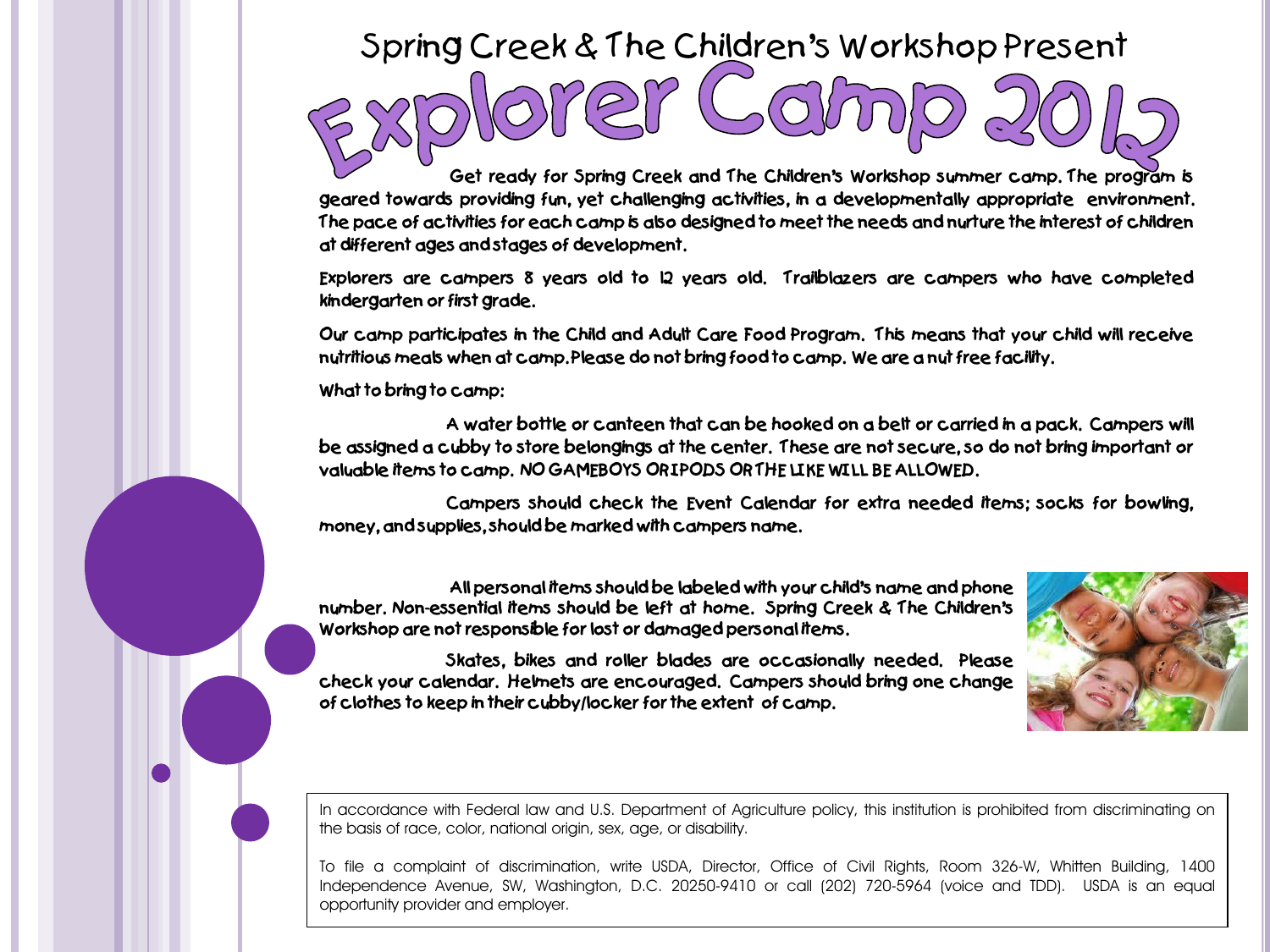## E X P L<br>O R  $\mathsf{E}_\ell$

R

S



|                                             | Monday                                                                                                                                                       | Tuesday                                                                                                                                                                      | Wednesday                                                                                                                        | Thursday                                                                                                                                   | Friday                                                                                                                                                 |
|---------------------------------------------|--------------------------------------------------------------------------------------------------------------------------------------------------------------|------------------------------------------------------------------------------------------------------------------------------------------------------------------------------|----------------------------------------------------------------------------------------------------------------------------------|--------------------------------------------------------------------------------------------------------------------------------------------|--------------------------------------------------------------------------------------------------------------------------------------------------------|
| Our Camp<br>Our Fort<br>Collins<br>Lacrosse | 4 June<br>Art With Cristin<br>What's in the black<br>box?<br>Lacrosse skills and<br>games<br>Bring a book to read                                            | 5 June<br>$11-12$ Bricks \$ Kids<br>Lacrosse skills & games<br>Picnic at Spring Creek Park<br>Bring a book to read                                                           | 6 June<br>Creative Cooking<br>Lacrosse skills<br>Bring a book to read<br>City Park Pool 1130-<br>300 Bring towel and<br>swimsuit | 7 June<br>Hip Hop 9-930 am<br>Lacrosse skills and<br>games<br>Bring a book to read                                                         | 8 June<br>Lacrosse skills and<br>games<br>Bring a book<br>$1-2$ pm SS Science<br>2-3pm Poudre<br>River Library                                         |
| Gardenin<br>g<br>Soccer                     | 11. June<br>Art With Cristin<br>What's in the black<br>box?<br>Bikes/Blades/<br>Scooters ride to Edora<br>Bring a book to read<br>Soccer skills games        | 12 June<br>Leave at 930 to<br>movie…Happy Feet 2<br>After movie-130pm Lunch<br>and play at<br>Spring Canyon Park… wear<br>play clothes to get wet<br>Soccer skills and games | 13 June<br><b>Butterfly Pavilion</b><br>All day field trip<br>Leaving at 915am and<br>returning at 315pm                         | 14. June<br>Hip Hop 9-930 am<br>Soccer skills and<br>games<br>Bring a book to read<br>Roller skating 1230-<br>300<br>Bring socks… extra \$ | 15 June<br>Soccer skills and<br>games<br>Bring a book to<br>read<br>1-2 pm SS Science<br>2-3pm Poudre<br>River Library                                 |
| Camping<br>Frisbee                          | 18 June<br>Art With Cristin<br>What's in the black<br>box?<br>Crawdads and Boats<br>Bring money for DQ<br>Bring a book to read<br>Frisbee skills             | 19 June<br>Bring your fishing poles!<br>We are going fishing.<br>Wellington $#4$ 930-12<br>noon<br>Water Frisbee skills<br>Bring a book to read                              | 20 June<br>Hike to Horsetooth<br>Falls<br>And picnic<br>Leaving at 930-230<br>Good shoes, hat, and<br>backpack<br>Frisbee skills | 21 June<br>Hip Hop 9-930am<br>Fish Hatchery Tour<br>Frisbee Skills<br>Bring a book to read                                                 | 22 June<br>Creative Cooking'<br>Bar B Que for<br>TB/Explorer<br>Frisbee skills<br>Bring a book<br>$1-2$ pm SS Science<br>2-3pm Poudre<br>River Library |
| Sports                                      | 25 June<br>Art With Cristin<br>What's in the black<br>box?<br>Bikes/Blades/<br>Scooters ride to<br>Rolland Moore<br>Basketball Games<br>Bring a book to read | 26 June<br>Leave for movie $@930$<br>Kung Fu Panda 2<br>Let's Get Fit<br>Water Frisbee skills<br>Bring a book to read                                                        | 27 June<br>Creative Cooking<br>Loveland Sports Park<br>Wear clothes to get<br>wet in<br>$10 - 300$ pm<br>Wear tennis shoes       | 28. June<br>Hip Hop $9-930$<br>Frisbee Golf<br>At Edora/Epic Park<br>945-1215                                                              | 29 June<br>Leave for City Park<br>Circuit Training at<br>945<br>Bring a book<br>1-2 pm SS Science<br>2-3pm Poudre<br>River Library<br>Wii Sports       |
| Let's Play<br>Football                      | 2. July<br>Art With Cristin<br>What's in the black<br>box?<br>Crawdads and Boats<br>Bring money for DQ<br>Bring a book to read                               | 3 July<br>Bounce<br>Wear Socks<br>Football games and skills<br>Bring a book to read<br>Creative Cooking'                                                                     | $\overline{4}$<br>Campus<br>Closed                                                                                               | 5 July<br>Hip Hop 9-930 am<br>Football skills and<br>games<br>Bring a book to read<br>Roller skating 1230-<br>300<br>Bring socks… extra \$ | 6 July<br>Bring a book to<br>read<br>1-2 pm SS Science<br>2-3pm Poudre<br>River Library<br>Flag Football                                               |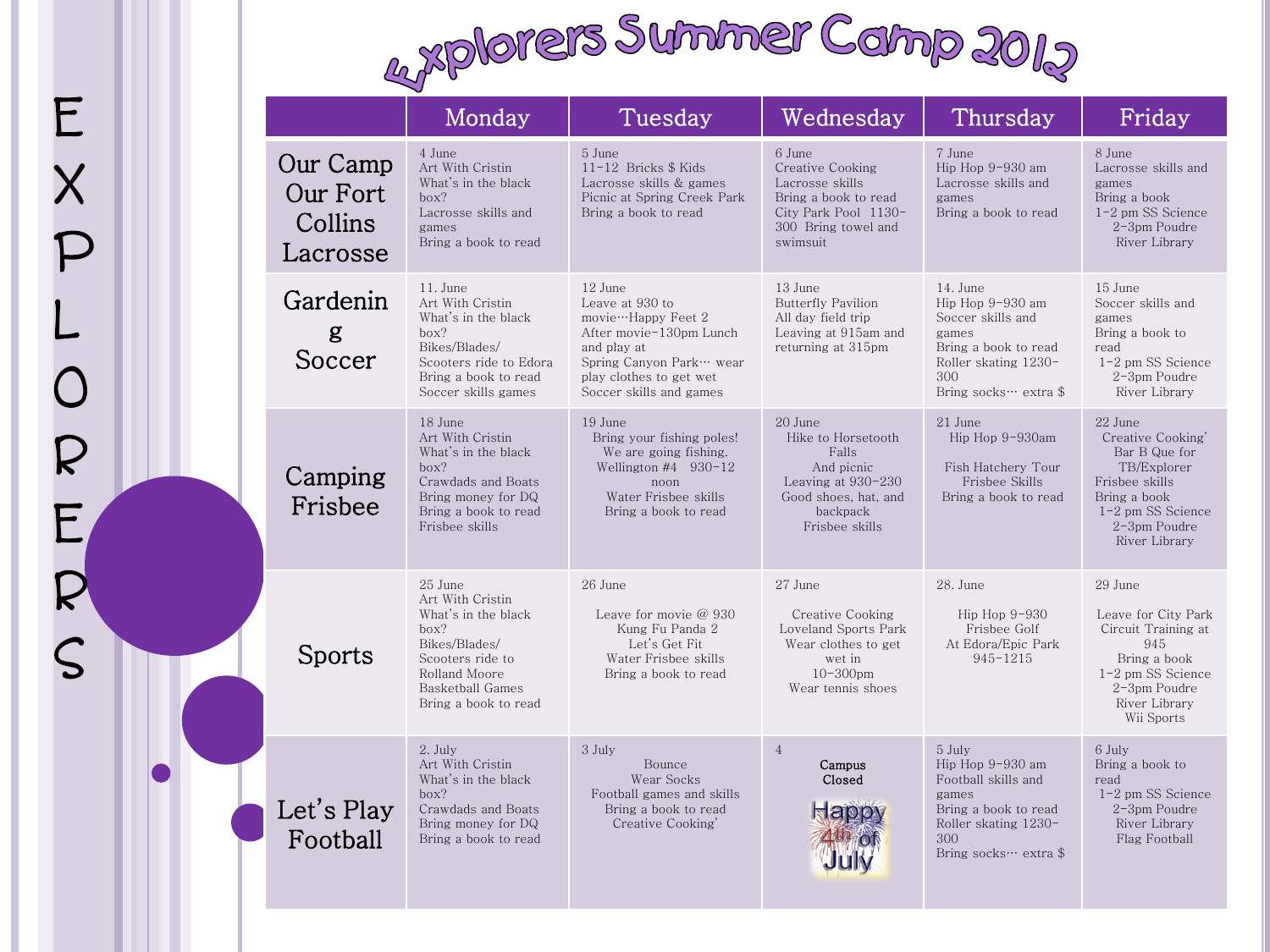|                                                             | Monday                                                                                                                                                                   | Tuesday                                                                                                                                                                         | Wednesday                                                                                                                                                     | Thursday                                                                                                                                                       | Friday                                                                                                                                                                                |
|-------------------------------------------------------------|--------------------------------------------------------------------------------------------------------------------------------------------------------------------------|---------------------------------------------------------------------------------------------------------------------------------------------------------------------------------|---------------------------------------------------------------------------------------------------------------------------------------------------------------|----------------------------------------------------------------------------------------------------------------------------------------------------------------|---------------------------------------------------------------------------------------------------------------------------------------------------------------------------------------|
| H <sub>2</sub> O for<br>Ū<br>Hockey                         | 9 July<br>Art With Cristin<br>What's in the black<br>box?<br>Hockey skills and<br>games<br>Bring Bikes/Blades/<br>Scooters ride to Edora<br>Park<br>Bring a book to read | 10 July<br>$11-12$ Bricks \$ Kids<br>Hockey skills and games<br>Creative Cooking'<br>Bring a book to read                                                                       | $11$ July<br>Hockey<br>Loveland Sports Park<br>Picnic- wear clothes to<br>get wet in<br>10am-230pm                                                            | $12$ July<br>Hip Hop 9-930 am<br>Fossil Creek Park-<br>wear clothes to get wet<br>in $10am-12:15pm$<br>Bring a book to read<br>Hockey skills and<br>games      | $13$ July<br>Hockey skills<br>Spring Canyon Park-<br>wear clothes to get<br>wet in 10am-<br>12:15 <sub>pm</sub><br>Bring a book<br>1-2 pm SS Science<br>2-3pm Poudre River<br>Library |
| Environmen<br>tal<br>Awarene<br>SS<br><b>Basketba</b><br>11 | $16$ . July<br>Art With Cristin<br>What's in the black<br>box?<br>Crawdads and Boats<br>Bring a book to read<br>Basketball skills and<br>games                           | 17 July<br>Leave for movie $@930$<br>Dolphin Tale<br>10-1pm Lunch and play at<br>Spring Canyon Park… wear<br>play clothes to get wet<br>Basketball skills and games             | $18$ July<br>Wild Animal Park in<br>Keensburg<br>All day field trip<br>Leaving at 915am and<br>returning at 315pm<br>Closed Toe Shoes<br>Water bottle Camera? | $19.$ July<br>Hip Hop 9-930 am<br>Recycle Center<br>You need closed toe<br>shoes and a water<br>bottle 10-1130<br>Basketball skills Spring<br>Creek Park Games | 20 July<br>Basketball skills and<br>games<br>Crazy Cow Dairy<br>915-1130<br>Bring a book<br>1-2 pm SS Science<br>2-3pm Poudre River<br>Library                                        |
| Fort<br>Collins<br>Has<br>Talent<br>Track &<br>Field        | 23 July<br>Art With Cristin<br>What's in the black<br>box?<br>Crawdads and Boats<br>Bring money for DQ<br>Bring a book to read<br>Track and Field skills                 | 24 July<br>Magic Show Workshop<br>Track and Field skills<br>Bring a book to read<br>City Park Fitness Circuit<br>$1-230$ pm<br>Wear Tennis shoes and bring<br>a<br>Water bottle | $25$ July<br>City Park Pool<br>And picnic<br>Leaving at $1030-3$<br>Creative Cooking                                                                          | $26$ July<br>Hip Hop 9-930am<br>$10 - 1230$<br>Raptor Center Tour<br>And Picnic<br>Track and Field skills<br>Bring a book to read                              | 27 July<br>Bring a book to read<br>1-2 pm SS Science<br>2-3pm Poudre River<br>Library                                                                                                 |
| Art<br>Lawn<br>Games                                        | 30 July<br>Art With Cristin<br>What's in the black<br>box?<br>Bikes/Blades/ Scooters<br>ride to<br>Rolland Moore<br>Lawn Games<br>Bring a book to read                   | 31 July<br>Fort Collins Art Museum<br>$930 - 1200$<br>Creative Cooking<br>Art Away<br>Bring a book to read                                                                      | 1 August<br>City Park Pool<br>And picnic<br>Leaving at $1030-3$<br>Lawn games                                                                                 | 2. August<br>Hip Hop $9-930$<br>Roller skating 1230-<br>300<br>Bring socks… extra \$<br>Lawn Games                                                             | 3 August<br>Sculpture Park in<br>Loveland<br>Bring a fishing pole<br>for dipping your<br>line ··· 915-noon<br>1-2 pm SS Science<br>2-3pm Poudre River<br>Library                      |
|                                                             |                                                                                                                                                                          |                                                                                                                                                                                 |                                                                                                                                                               |                                                                                                                                                                |                                                                                                                                                                                       |

E<br>P<br>P

X P L O

R

E<br>R<br>S<br>S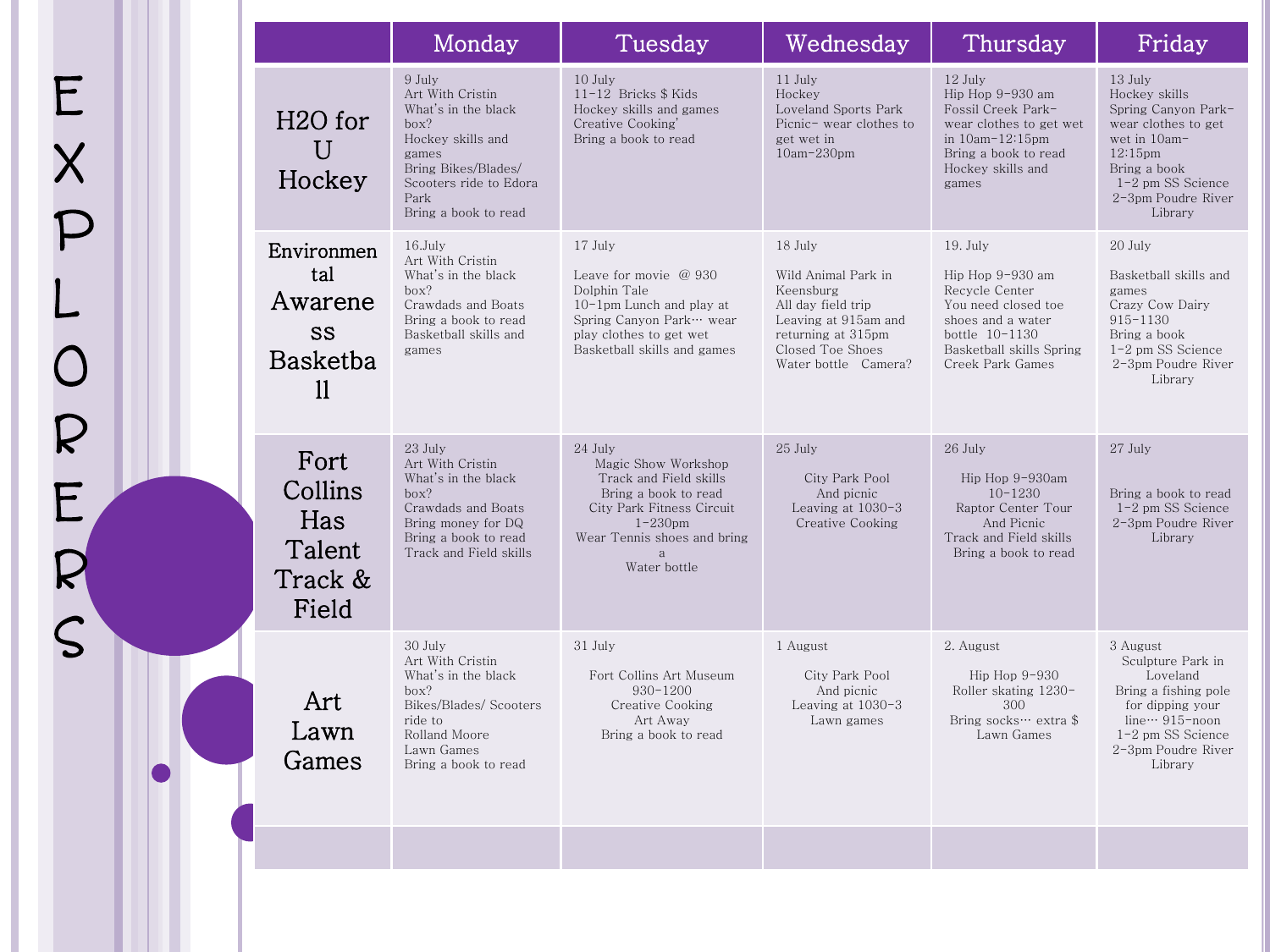

E

X

P

L

 $\overline{O}$ 

R

 $\mathsf{E}_\ell$ 

R

S

|                                           | Monday                                                                                                                                                               | Tuesday                                                                                                                          | Wednesday                                                                                                           | Thursday                                                                                                                                | Friday                                                                                                                                                    |
|-------------------------------------------|----------------------------------------------------------------------------------------------------------------------------------------------------------------------|----------------------------------------------------------------------------------------------------------------------------------|---------------------------------------------------------------------------------------------------------------------|-----------------------------------------------------------------------------------------------------------------------------------------|-----------------------------------------------------------------------------------------------------------------------------------------------------------|
| That's<br>Just Gross<br>Baseball          | 6 August<br>Art With Cristin<br>What's in the black<br>box?<br>Crawdads and Boats<br>Bring money for DQ<br>Bring a book to read<br>Baseball skills                   | 7. August<br>Spring Canyon<br>Park Adventures<br>$1030 - 130$ pm<br>Obleck and Goo<br>Bring a Book to<br>read<br>Baseball skills | 8. August<br>Denver<br>Aquarium<br>Leave at 930-300<br>Closed toe shoes<br>Water bottle<br>Camera?                  | 9. August<br>Hip Hop 9-930am<br>Goop/Glurch & Gak<br>Creative Cooking'<br>Gooey Treats<br>Baseball skills<br>Uncle's Pizza for<br>lunch | 10. August<br>Nature<br>Park<br>Hike<br>$930 - 1130$ am<br>$1-2$ pm SS<br>Science<br>Water Play<br>At Spring Creek<br>Suits and towels<br>Baseball Skills |
| Farewell<br>Friends<br>Favorite<br>Sports | 13. August<br>Art With Cristin<br>What's in the black<br>box?<br>Bikes/Blades/<br>Scooters ride to<br>Rolland Moore<br><b>Favorite Games</b><br>Bring a book to read | 14 August<br>Dollar Store<br>Adventures<br>$10 - 11$ am<br>Lunch at<br>Jason's Deli<br>Capture the<br>Flag<br>At Spring Park     | 15 August<br>We invite parents for a<br>brown bag lunch at<br>11:30.<br>Bricks and Kids at noon<br>Creative Cooking | 16August<br>Hip Hop $9-930$<br>Roller skating 1230-<br>300<br>Bring socks… extra \$<br>Favorite Games                                   | 17. August<br>Water balloon<br>activities<br>$1-2$ Science<br>Clean out cubbies<br>Last day of camp                                                       |

Calendars are subject to change due to weather. Please check in with your child's teacher for exact details.<br>Activities listed are only a glimpse of the daily events. Activities listed are only a glimpse of the daily events.

## School Starts

In accordance with Federal law and U.S. Department of Agriculture policy, this institution is prohibited from discriminating on the basis of race, color, national origin, sex, age, or disability.

To file a complaint of discrimination, write USDA, Director, Office of Civil Rights, Room 326-W, Whitten Building, 1400 Independence Avenue, SW, Washington, D.C. 20250-9410 or call (202) 720-5964 (voice and TDD). USDA is an equal opportunity provider and employer.